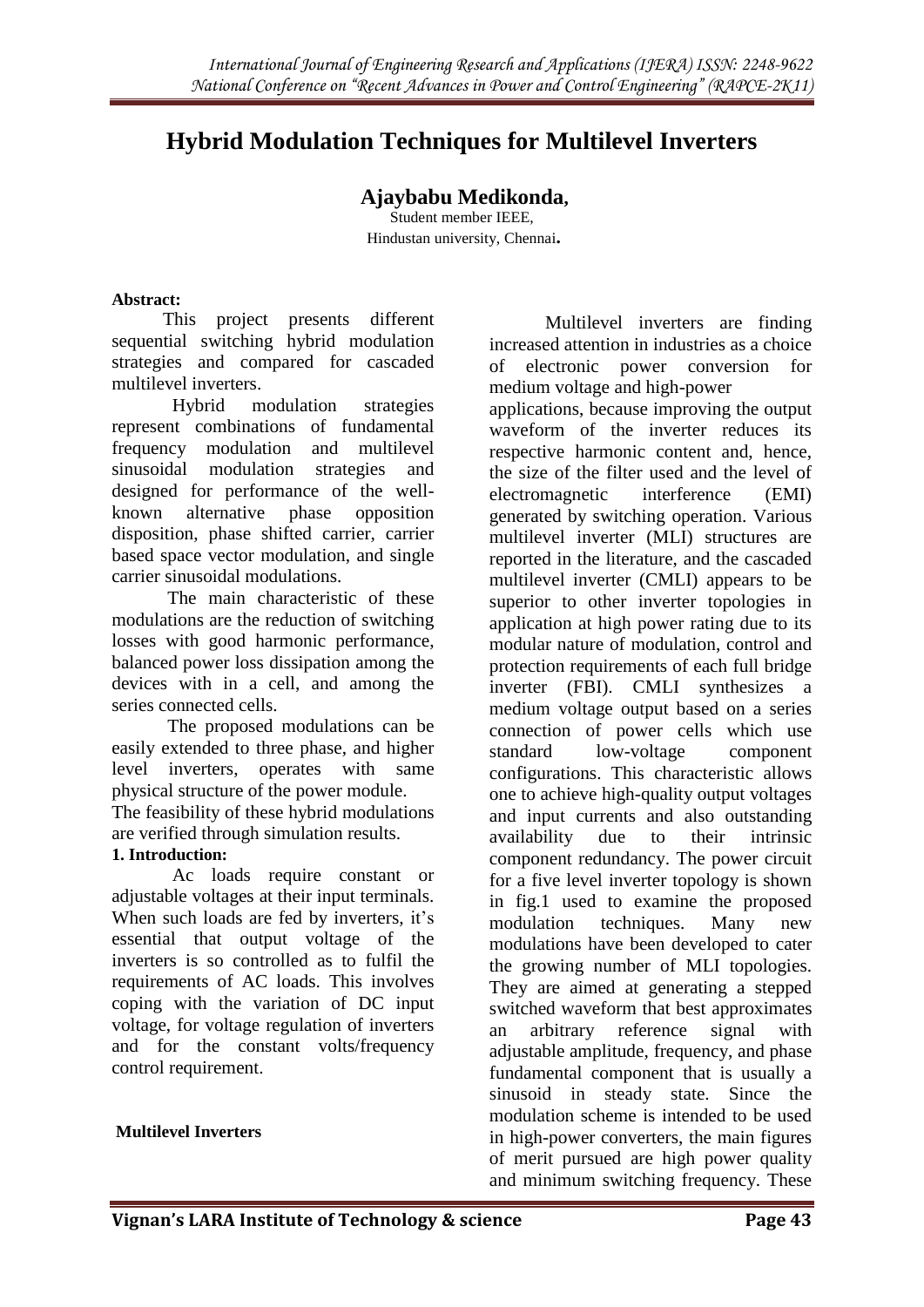two requirements compete with each other, and therefore, it is considered one of the major challenges in MLI technology.



**Fig 1: Schematic diagram of the inverter topology**

Most of the modulation methods developed for MLI is based on multiplecarrier arrangements with pulse width modulation (PWM). The carriers can be arranged with vertical shifts (phase disposition, phase opposition disposition, and alternative phase opposition disposition PWM), or with horizontal displacements (phase shifted carrier PWM). Space vector modulation (SVM) is also extended for the MLI operation, offers good harmonic performance. These high frequency methods produce high frequency stepped voltage waveforms that are easily filtered by the load and, therefore, present very good reference tracking and low current harmonic distortion. However, this is also the reason for high switching losses, which is undesirable in high power applications. As a result, fundamental frequency modulation methods have been preferred. Selective harmonic elimination (SHE) has the advantage of having very few commutations per cycle and is therefore the one that achieves better efficiency. Nevertheless, offline calculations are necessary, making dynamic operation and closed-loop implementation not straightforward. In addition, SHE becomes unfeasible with the increase of the number of levels, since it is directly related to the number of angles, hence equations that need to be solved. Architecture for CPLD

implementation with only logical elements is presented adopting sequential switching hybrid modulation (SSHM) algorithm with PWM circulation.

#### **4. Multilevel Sinusoidal Modulation Schemes**

## **A) Alternative phase opposition Disposition (APOD)**

This technique requires m-1 carrier signals, for an m level inverter, to be phase disposed from each other by 180 degree alternatively as shown in Fig. For bipolar mode of operation four carrier signals have been taken. In the upper half two signals are 180 degrees out of phase with each other and the same case will repeat for lower half also.

APOD control technique for bipolar mode and unipolar mode is shown in Fig.4, Fig.5 respectively. In APOD control technique, most significant harmonics appear as sidebands around the carrier frequency  $f_c$ . There will not be any harmonics at  $f_c$ .



Fig 2: Carrier arrangement for APOD technique

## **B) Phase-Shifted Carrier PWM Technique (PSC)**

Phase-shifted carrier (PSC) pulse width modulation (PWM) in its conventional form is a good solution for single-phase Cascaded inverters alternative phase opposition disposition (APOD) PWM. The PSC technique consists of N-1 carriers with the frequency  $W_C^{-1} = W_C/(N-1)$ , where is  $W_c$  the switching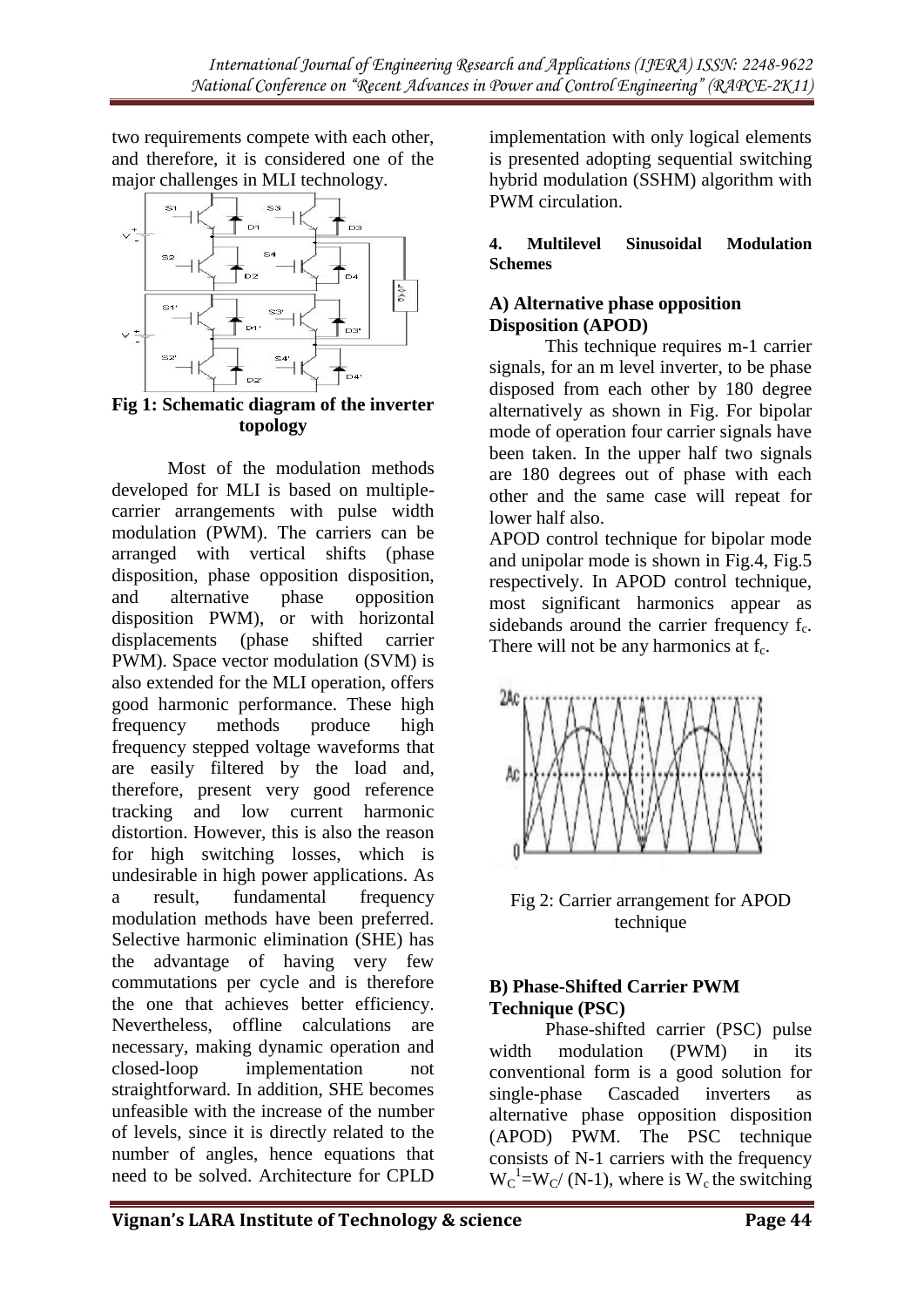frequency of the resulting PWM waveform. The carriers are shifted by  $2\pi/$ (N-1) incrementally



Fig 3: Block diagram for (five-level) PSC



Fig 4: result for (five-level) PSC operation

#### **C) Single-carrier sinusoidal PWM (SC-SPWM) technique**

SC-SPWM that is shown in Fig.5 is a result of two sinusoidal reference signals with a frequency of  $f_0$  and amplitude of  $A_m$ and one carrier signal. The carrier signal is a train of triangular waveforms with a frequency of  $f_c$  and amplitude of  $A_c$ . The modulation index is therefore defined as  $m_i = A_m / MA_c$  (1)

Where *M* is the number of converter cells. The definition of the modulation frequency ratio  $m_f$  for converter is given as

$$
m_f = f_c / f_0 \quad \text{p.u.} \tag{2}
$$

Let  $N_1$  be the number of the switching transitions that occur between the 0 p.u. level and the 1 p.u. This number is always (i.e. for multilevel output waveform) an odd number since the first switching transition is from 0 p.u. to 1 p.u. level. Let  $N_2$  be the number of the remaining switching transitions occurred between 1 p.u. and 2 p.u. levels. This number can be either even or odd.

An intensive investigation for various values of the modulation index is carried out and it is found that for the selected modulation frequency (20 p.u.), there are eight different regions defining a different distribution ratio of the switching transitions  $(N_1/N_2)$ . It is known that the harmonics are controlled by the frequency of the carrier waveform.



Fig 5: One carrier and two reference signals

#### **D) Carrier-Based Space-Vector Modulation**

Space vector modulation (SVM) is intrinsically a digital technique for generating Switching angles, offers relatively good performance at low modulation ratio. But the SVM becomes very difficult to achieve when the levels increases. To simplify the SVM, several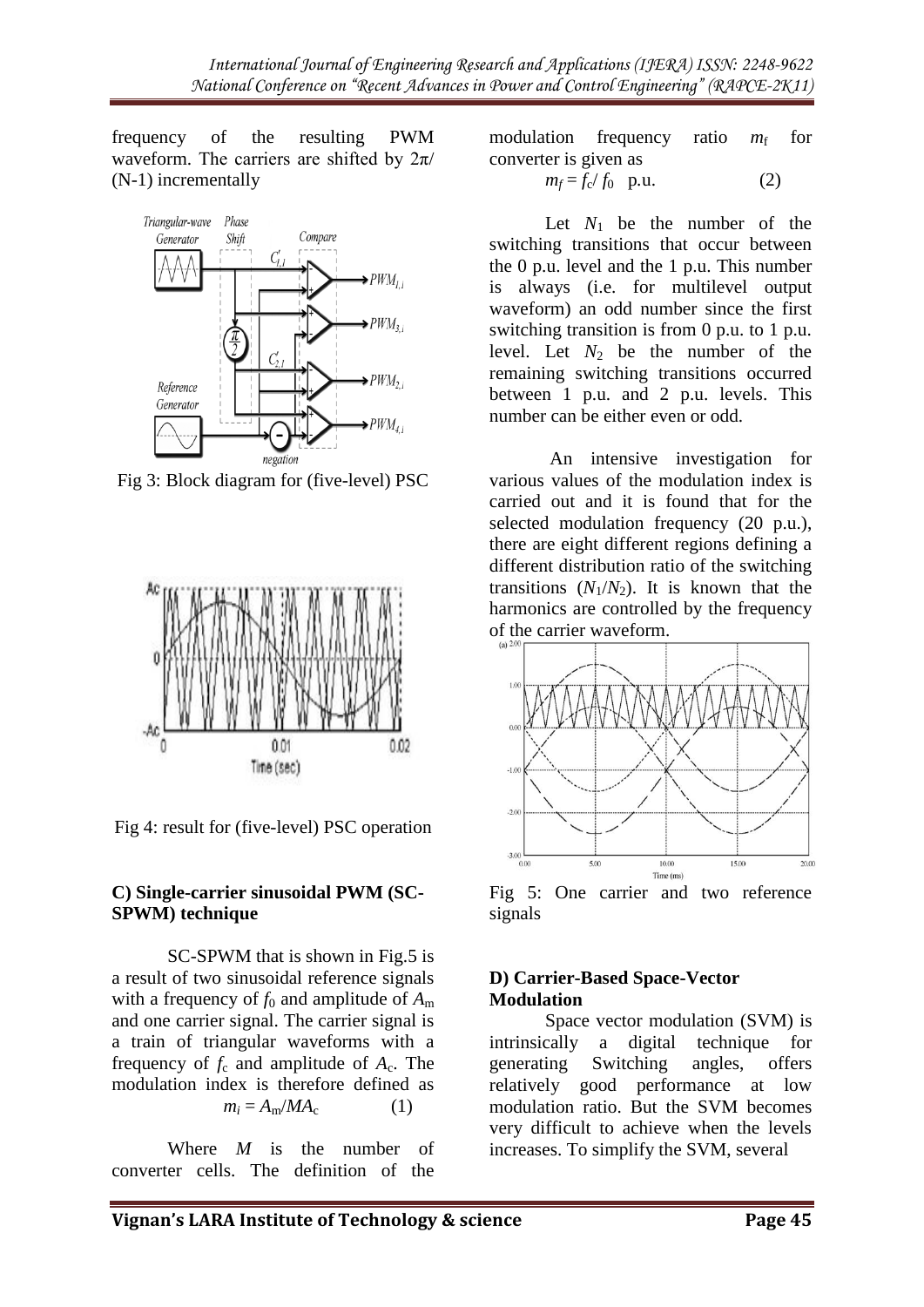Methods have been proposed in recent years: such as decomposing the multilevel SVM to two level SVMs, implementing the SVM in a 60-degree coordinates.

However, it is complex in some steps yet, such as selection of switching-state. Therefore some researchers

Studied the relationship between SVM and MSPWM and try to use carrier-based PWM to

Achieve SVM's performance. Some techniques using common-mode injection in MSPWM are developed to close to SVM.

Wenxi Yao suggested that these techniques are harmonically equivalent, with the best Spectral performance being achieved when the nearest three space vector states are selected with the middle two vectors centered in each half carrier switching interval. This strategy is known as CBSVM. It is derived from the addition of a common offset voltage to the threephase references. This will centre the active space-vectors in the switching period, and hence match the carrier modulation to get optimized SVM.



#### **1. Basic principle of this Modulation**

Hybrid modulation is the combination of fundamental frequency modulation (FPWM) and MSPWM for each inverter cell operation, so that the output inherits the features of switching loss reduction from FPWM, and good harmonic performance from MSPWM. In this modulation technique, the four switches of each inverter cell are operated at two different frequencies; two being commutated at FPWM, while the other two switches are modulated at MSPWM, therefore the resultant switching patterns are the same as those obtained with MSPWM.

A sequential switching scheme is embedded with this hybrid modulation in order to overcome unequal switching losses and therefore differential heating among the power devices. A simple base PWM circulation scheme is also introduced here to get resultant hybrid PWM circulation makes balanced power dissipation among the power modules. Fig.7 shows the general structure of the proposed SSHM scheme. It consists of modulation base generator, base PWM circulation module, and hybrid modulation controller (HMC) to generate new modulation pulses.





Fig 7: Hybrid Modulation SchemnBase Modulation Design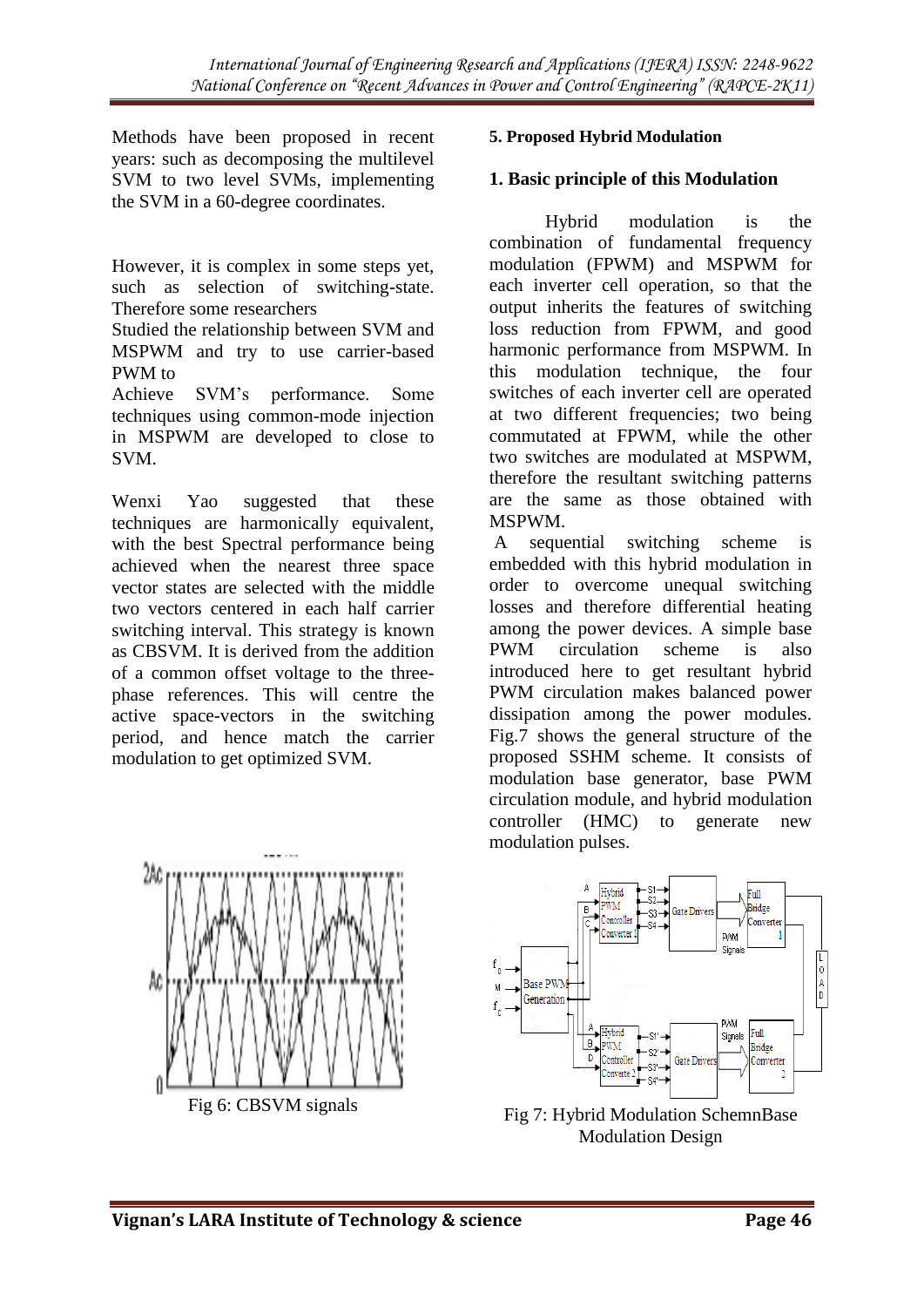#### **2. Base Modulation Design**

In this modulation strategy, three base modulation pulses are needed for each cell Operation in a CMLI. A sequential switching pulse (*A*) is a square wave signal with 50% duty ratio and half the fundamental frequency. This signal makes every power switch operating at MSPWM and FPWM sequentially to equalize the power losses among the devices. FPWM (*B*) is a square wave signal synchronized with the modulation waveform; *B=1* during the positive half cycle of the modulation signal, and *B=0*  during negative half cycle. A sequential switching pulse (SSP) and FPWM pulses are same for all inverter cells. MSPWMs (*C* or *D*) for each cell, differs depends upon the type of carrier and modulation signals used. The block diagram representation of base modulator design is shown fig.8



Fig 8: proposed sequential hybrid modulation

## **A) Hybrid Alternative phase opposition Disposition (HAPOD)**

In this modulation strategy, three base modulation pulses are needed for each cell operation in a CMLI. A sequential switching pulse (*A*) is a square wave signal with 50% duty ratio and half the fundamental frequency. This signal makes every power switch operating at MSPWM, and FPWM sequentially to equalize the power losses among the devices. FPWM (*B*) is a square wave signal synchronized with the modulation waveform; *B=1* during the positive half cycle of the modulation signal, and *B=0*  during negative half cycle.

APOD modulation pulses for cell-I (*C*) is obtained from the comparison between unipolar modulation waveform and carrier, while APOD for cell-II (*D*) is generated from the comparison between modulation waveform and carrier with DC bias of -*Vc+ 2Ac* as shown in fig 9.



Fig 9: Hybrid Alternative phase opposition Disposition (HAPOD)

# **B) Hybrid Single-carrier sinusoidal PWM (HSC-SPWM) technique**

In this modulation strategy, three base modulation pulses are needed for each cell

Operation in a CMLI. A sequential switching pulse (*A*) is a square wave signal with 50% duty ratio and half the fundamental frequency. This signal makes every power switch operating at MSPWM, and FPWM sequentially to equalize the power losses among the devices. FPWM (*B*) is a square wave signal synchronized with the modulation waveform:  $B=1$ during the positive half cycle of the modulation signal, and *B=0* during negative half cycle.

Scspwm modulation pulses for cell-I (*C*) is obtained from the comparison between unipolar modulation waveform and carrier waveform, while scspwm for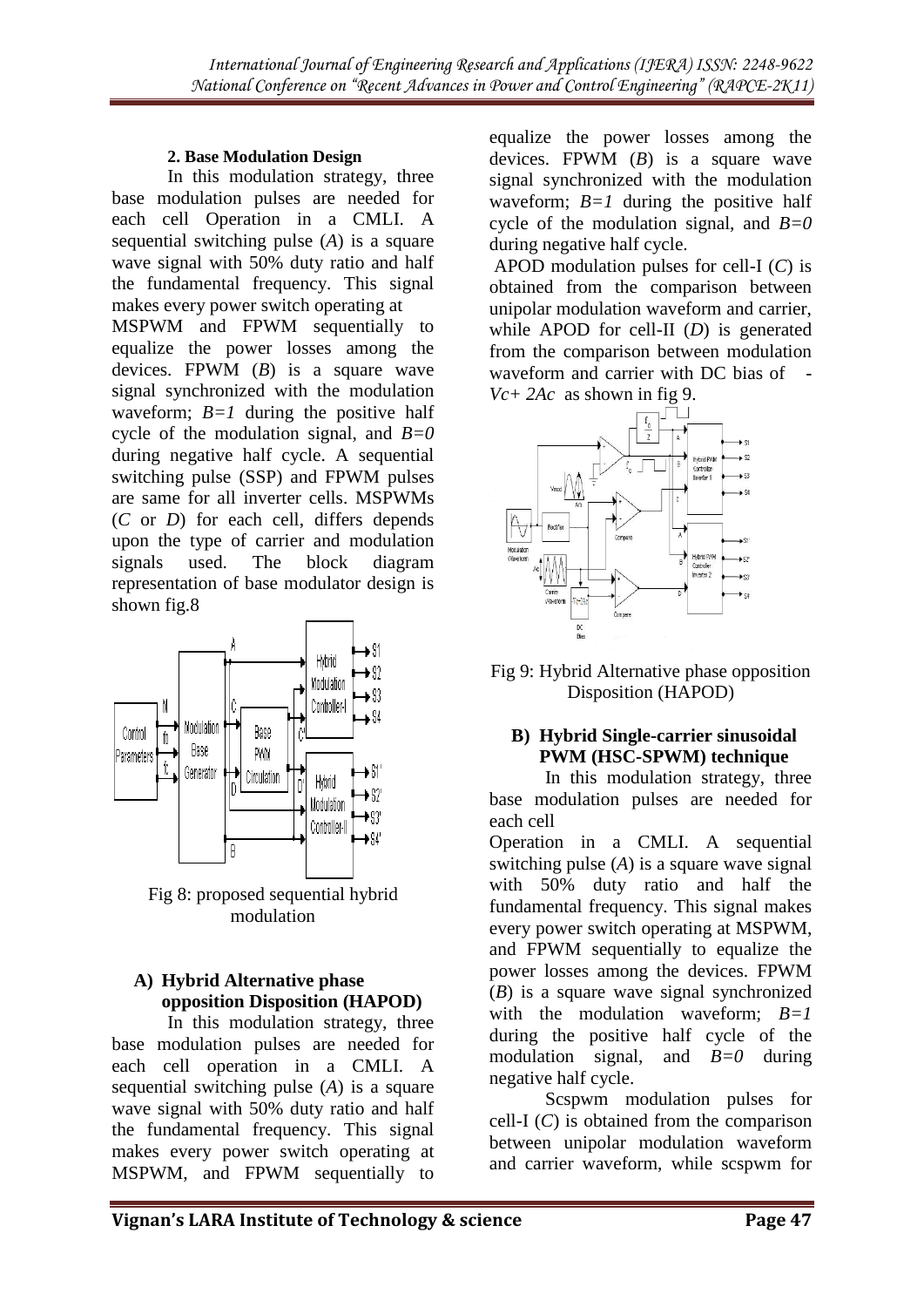cell-II (*D*) is generated from the comparision between modulation signals with bias of –Ac and single carrier.





## **C) Hybrid Carrier-Based Space-Vector Modulation (HCBSVM)**

In this modulation strategy, three base modulation pulses are needed for each cell operation in a CMLI. A sequential switching pulse (*A*) is a square wave signal with 50% duty ratio and half the fundamental frequency. This signal makes every power switch operating at MSPWM, and FPWM sequentially to equalize the power losses among the devices. FPWM (*B*) is a square wave signal synchronized with the modulation waveform;  $B=1$  during the positive half cycle of the modulation signal, and *B=0*  during negative half cycle.

CBSVM is based on a comparison of the modified sinusoidal reference (*Va*  +*Voff* +*Voff ')* with each carrier to determine the voltage level that the inverter should switch to.



Fig 11: Hybrid Carrier-Based Space-Vector Modulation (HCBSVM) **D) Hybrid Phase-Shifted Carrier** 

# **PWM Technique (HPSC)**

In this modulation strategy, three base modulation pulses are needed for each cell operation in a CMLI. A sequential switching pulse (*A*) is a square wave signal with 50% duty ratio and half the fundamental frequency. This signal makes every power switch operating at MSPWM, and FPWM sequentially to equalize the power losses among the devices. FPWM (*B*) is a square wave signal synchronized with the modulation waveform;  $B=1$  during the positive half cycle of the modulation signal, and *B=0*  during negative half cycle.

A PSC pulses are based on the comparison of modulation waveform with the corresponding PSC waveform for every cell in a CMLI.

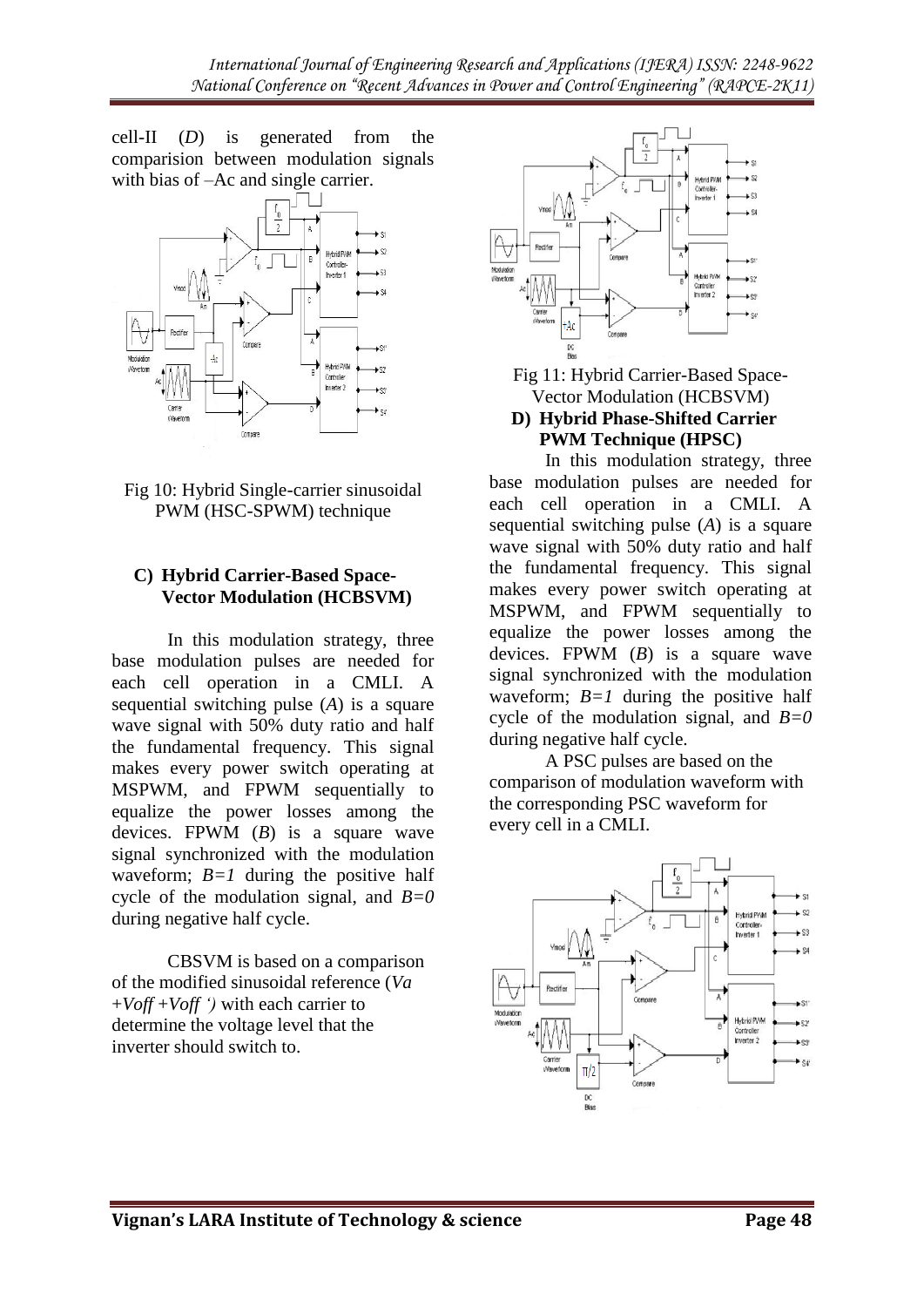Fig 12: Hybrid Phase-Shifted Carrier PWM Technique (HPSC)

## **3. Base PWM Circulation**

For long operating-time expectancy, it is important to share the power loss among every Module, and furthermore, to every power device in the cell. This is one of the key issues the Modulation should cover. A simple base PWM circulation scheme introduced here to get Resultant HPWM circulation among the power modules. The scheme of five-level base PWM Circulation is shown in fig.13, consists of two 2:1 multiplexer, and selects one among the two PWMs based on the select clock signal. The clock frequency is *f0*/4, makes the time base for PWM circulation from one module to another.

After two fundamental frequency periods, the order is changed so that the first module HPWM becomes the second module; the second becomes the third and so on while the last module HPWM shifts to the first. *N*-level PWM circulation scheme is presented in fig.14, consists of clock generator,

Modulo-*K* counter and a multiplexer circuit. Modulo-*K* counter makes control signals for

Multiplexer to select appropriate input PWM channel. Multiplexer circuit consists of (*K X K:1*) Module for PWM selection, and it selects the PWM channel based on control signals. This PWM circulation is based on simple multiplexer logic circuits, which makes the applicability of the algorithm very effective in a CPLD.



Fig 13: base PWM circulation for fivelevel



Fig 14: Scheme of base PWM circulation for *N*-level operation

#### **4. Hybrid Modulation Controller**

HMC combines SSP, and MSPWM, that produces SSHM pulses. It is designed by using a simple combinational logic and the functions for a five-level HPWM are expressed as

$$
SI = AB C' + \overline{A} B
$$
  
\n
$$
SI = \overline{A} B C' + \overline{A} B
$$
  
\n
$$
SI' = \overline{A} B D' + \overline{A} B
$$
  
\n
$$
SI' = \overline{A} B D' + \overline{A} B
$$
  
\n
$$
SI' = \overline{A} B D' + \overline{A} B
$$
  
\n
$$
SI' = \overline{A} B D' + \overline{A} B
$$
  
\n
$$
SI' = \overline{A} B D' + \overline{A} B
$$
  
\n
$$
SI' = \overline{A} B D' + \overline{A} B
$$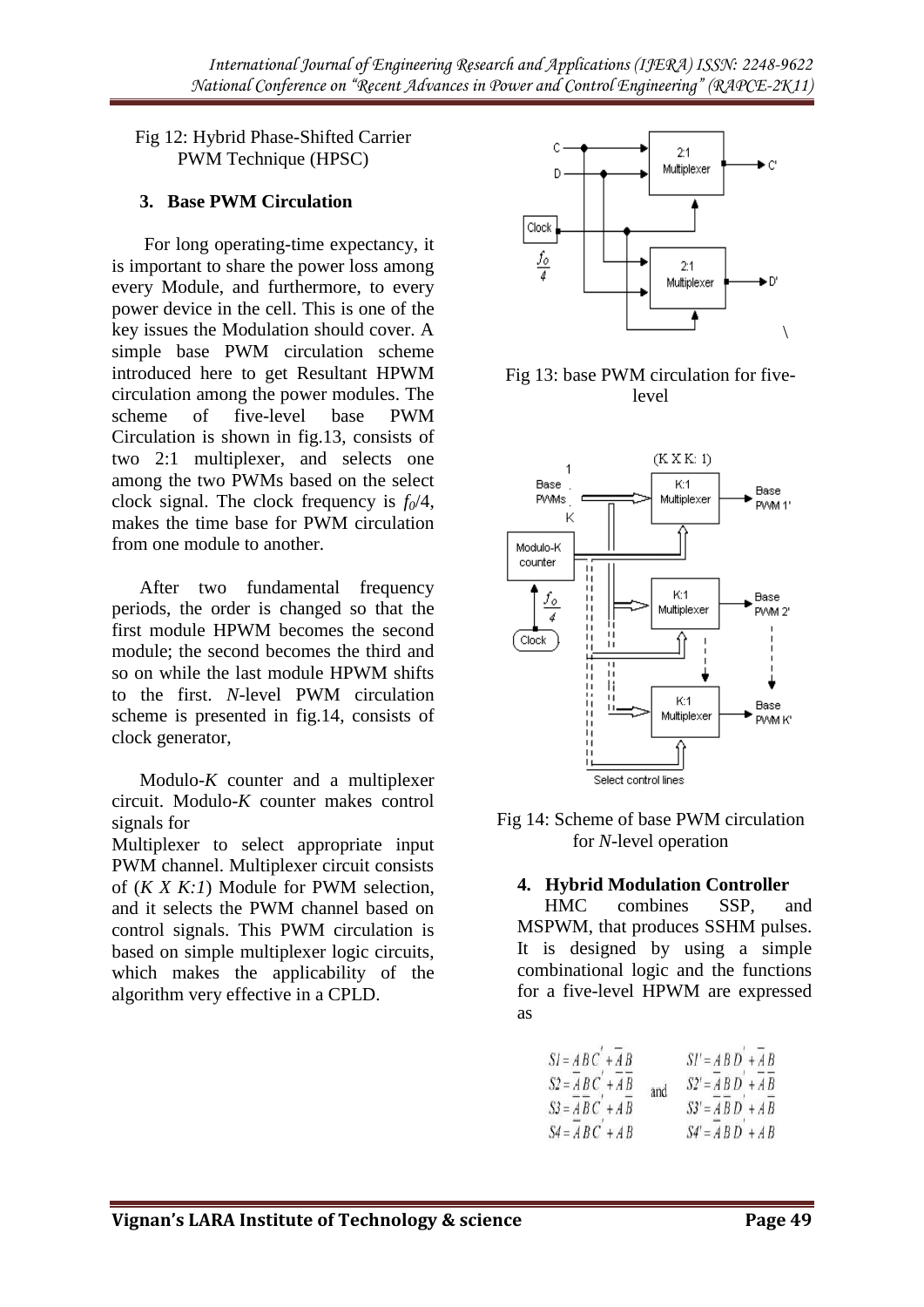*International Journal of Engineering Research and Applications (IJERA) ISSN: 2248-9622 National Conference on "Recent Advances in Power and Control Engineering" (RAPCE-2K11)*

Where *A* is a SSP, *B* is a FPWM, *C'* is a MSPWM for cell-I and *D'* is MSPWM for cell-II.

If SSP *A=1,* then *S1, S2, S1'* and *S2'*  are operated with MSPWM, while *S3, S4, S3', S4'*are operated at FPWM. If SSP *A=0,* then *S1, S2, S1'* and *S2'* are operated at FPWM, while *S3, S4, S3'* and *S4'* are operated with MSPWM. Since *A* is a sequential signal, the average switching frequency amongst the four switches is equalized. Voltage stress and current stress of power switches in each cell is inherently equalized with this modulation. After every two fundamental periods, the HPWM pattern is changed so that the first module (*S1, S2, S3,* and *S4*) becomes the second module (*S1', S2', S3',* and *S4'*), and the second one shifts to the first. As a result, all inverter cells operate in a balanced condition with the same power handling capability and switching losses.

It is found that the proposed modulations offer lower THD compared to the conventional one, thus the superiority. Furthermore, it is noticed that higher the value of modulation index (M), lower the value of THD. Also, WTHD values are lower when the modulation index is closer to unity and when the carrier frequency increases. Throughout its linear modulation range, HPSC has the least harmonic distortion among SSHM schemes.

In order to show the feasibility of the proposed modulations, the spectral analysis was performed by using MATLAB/Simulink software and it is plotted in fig.15. The load resistance and inductance are  $10\Omega$  and the DC bus voltage is set at 100 V. The frequency of modulated wave and carrier wave are 50Hz and 1500 Hz respectively and the inverter is operated with linear modulation region.



Fig 15 : Output voltage and Harmonic Analysis wave forms.